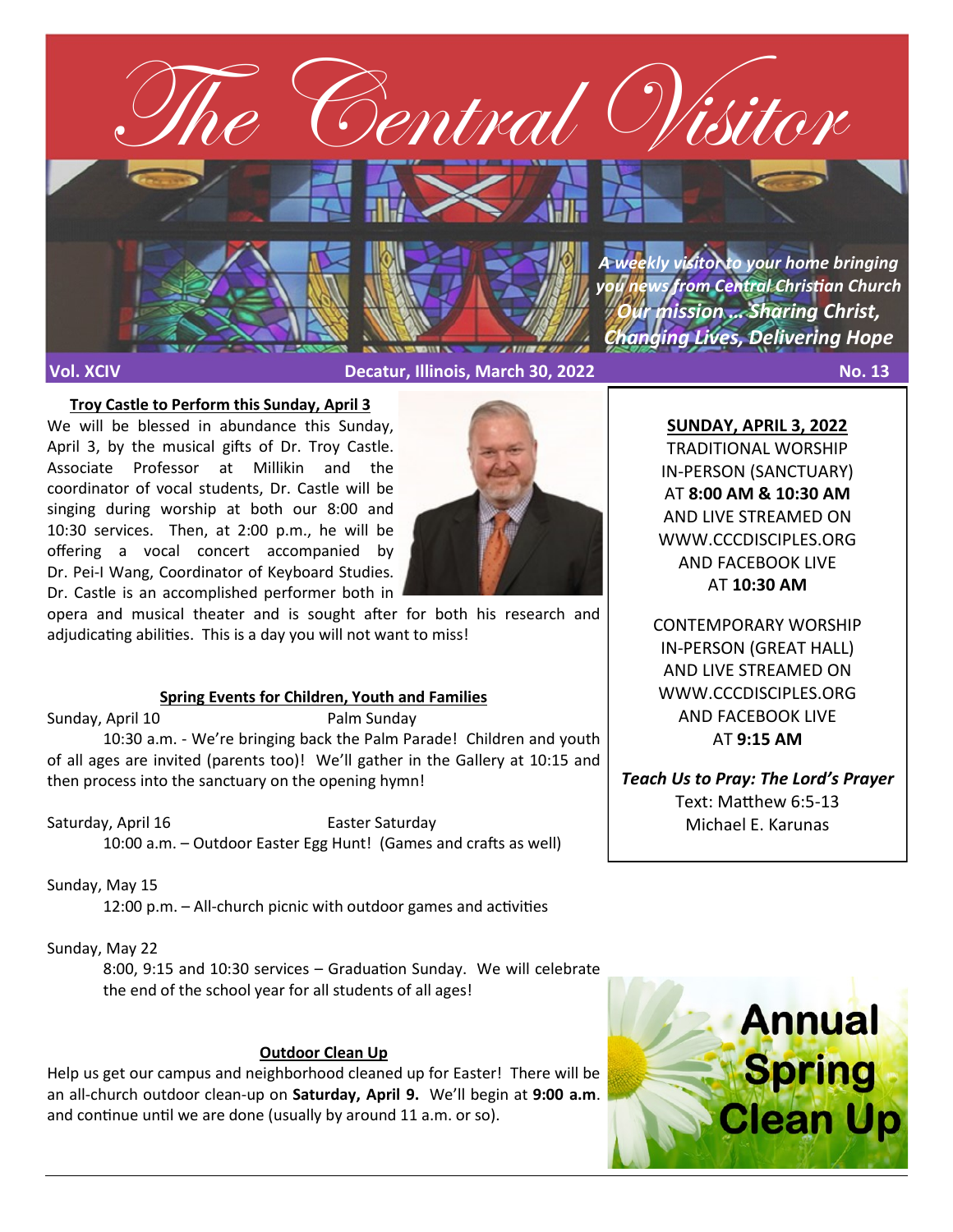# Minister's Article



## **Food Collection for Northeast Community Fund for April**

For April 3rd, we are collecting donations of cereal. Please put your donations in the shopping cart in the Connection Café. Thank you for your generosity!

## **Back The Beard Fundraiser: April 16th, 4:30 PM**

A fundraiser is being held for Matt Andrews, former principal of Dennis School and former attendee of Central, as he battles brain cancer. It will be 4/16, 4:30 PM, Circle South, in Clinton, IL. Check out this article for more info: [CLICK HERE](https://herald-review.com/news/local/education/back-the-beard-fundraiser-planned-for-former-dennis-school-principal/article_fc242821-c7db-55a3-8f71-31b726511fb9.html)

## **DCFS Hiring**

Are you, or do you know someone who may be interested in a job with the Illinois Dept. of Child and Family Services? IDCFS is hiring. Check out <https://tinyurl.com/DCFSOES> to see a complete list of positions that are currently open. You may also email [DCFS.employment@illinois.gov](mailto:DCFS.employment@illinois.gov) with specific questions relating to employment with DCFS. You may also view current job postings at: [www.illinois.jobs2web.com.](http://www.illinois.jobs2web.com)



# *Holy Week Schedule*

With Holy Week fast approaching, we wanted to make you aware of the meaningful things happening at Central during, and around, this special time of the year. Holy Week is, arguably, the most important in the church year. It begins with Jesus' triumphal entry into Jerusalem on Palm Sunday, continues with his Last Supper, betrayal, arrest, crucifixion, and death, and culminates and concludes with his resurrection on Easter Sunday. Here is a preview of some of the ways we will be highlighting Holy Week this year. (Note: not all will be livestreamed, but we will indicate when the livestream option is available.)



## **Holy Week Schedule**

| Sunday, April 10                            |                                                                                                                                                                                                               | Palm Sunday     |  |  |
|---------------------------------------------|---------------------------------------------------------------------------------------------------------------------------------------------------------------------------------------------------------------|-----------------|--|--|
| 8:00 a.m.                                   | <b>Traditional Worship</b>                                                                                                                                                                                    |                 |  |  |
| 9:15 a.m.                                   | Contemporary Worship - Mason Miller will make his confession<br>of faith                                                                                                                                      |                 |  |  |
| $10:30$ a.m.                                | Traditional Worship - Jaxon Flower & Jane Osman will make<br>their confessions of faith                                                                                                                       |                 |  |  |
| 9:15 and 10:30 worship will be livestreamed |                                                                                                                                                                                                               |                 |  |  |
| 11:45 a.m.                                  | All-church fellowship meal                                                                                                                                                                                    |                 |  |  |
|                                             | Menu: Glazed ham, hash brown casserole, southern style<br>green beans, rolls and dessert. RSVP by April 7th. Call Central's<br>office (217-428-4336), email us (central@cccdisciples.org), or<br>click HERE). |                 |  |  |
| Thursday, April 14                          |                                                                                                                                                                                                               | Maundy Thursday |  |  |
| 6:30 p.m.                                   | Dramatic re-telling of the Passion Story of Jesus Christ with<br><b>Music</b>                                                                                                                                 |                 |  |  |
|                                             | A team of 9 church members will recite (ensemble-style) the<br>last events of Jesus' earthly life. Interspersed throughout will<br>be music offered to dramatically enhance the story.                        |                 |  |  |
| Saturday, April 16                          |                                                                                                                                                                                                               | Easter Saturday |  |  |
| 10:00 a.m.                                  | Easter Egg Hunt and Easter activities                                                                                                                                                                         |                 |  |  |
|                                             | (ages birth through 5 <sup>th</sup> grade)                                                                                                                                                                    |                 |  |  |
| Sunday, April 17                            |                                                                                                                                                                                                               | Easter Sunday   |  |  |
| 8:00 a.m.                                   | <b>Traditional Worship</b>                                                                                                                                                                                    |                 |  |  |
| 9:15 a.m.                                   | Contemporary worship                                                                                                                                                                                          |                 |  |  |
| 10:30 a.m.                                  | Lauren & Joslin McLemore making their confessions of faith                                                                                                                                                    |                 |  |  |
|                                             | Jaxon Flower, Lauren McLemore, Joslin McLemore, Mason                                                                                                                                                         |                 |  |  |
|                                             | Miller, and Jane Osman will all be baptized<br>9:15 and 10:30 worship will be livestreamed                                                                                                                    |                 |  |  |
|                                             |                                                                                                                                                                                                               |                 |  |  |

*(continued on page 3…)*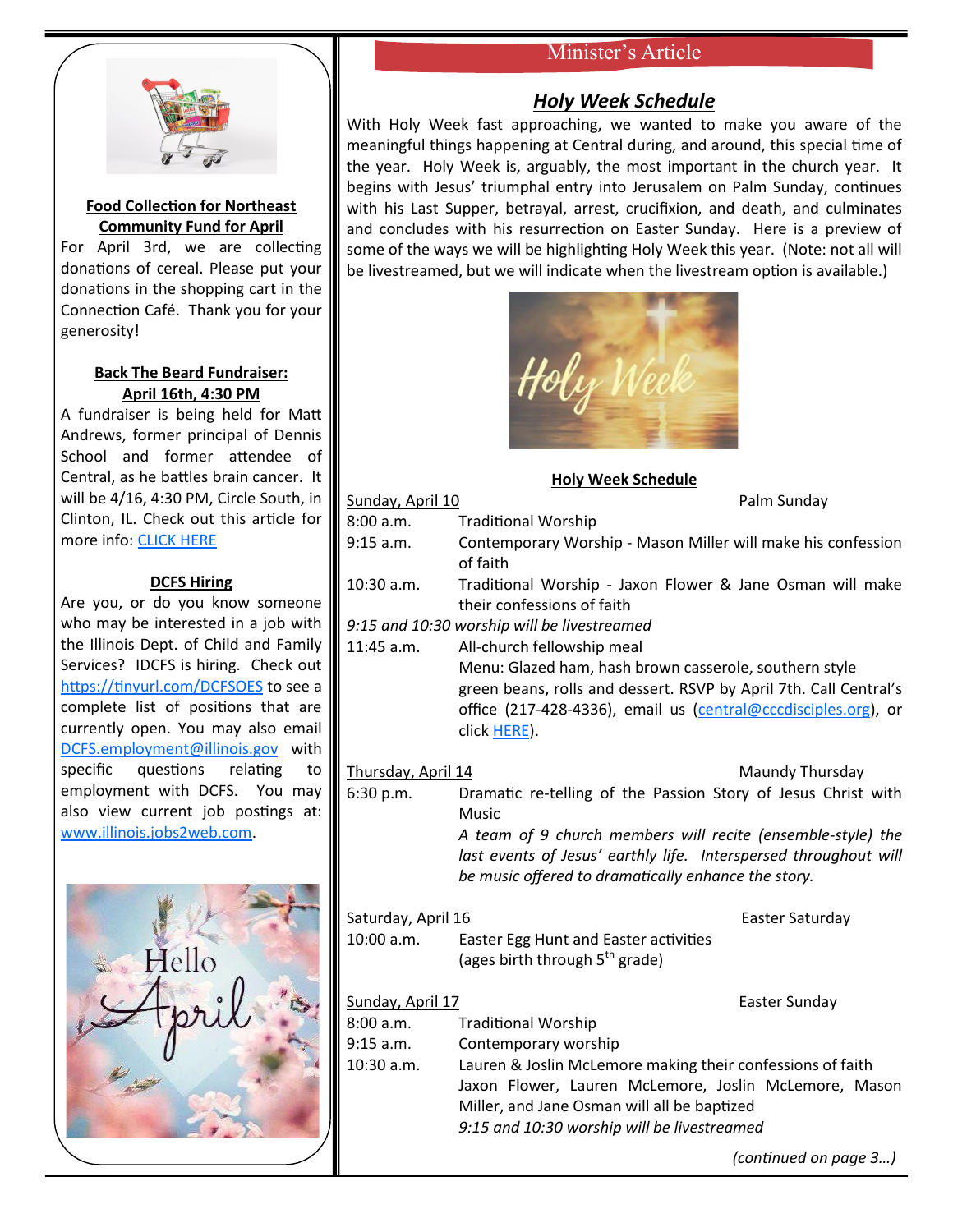+++++

Though not part of our traditional Holy Week services, this event is likewise important to keep on your calendar.

#### Friday, April 15

11:00 a.m. Beloved former member Central, Claudine Nichols, will be memorialized in a special service on Good Friday. Claudine passed away in November, 2021. A visitation will precede the service, beginning at 10:00 a.m.

#### **Small Groups this Week**

*Through April 17th, the following small groups will be meeting at the following times. All small groups will be discussing the same curriculum – "Teach us to Pray: 40 Days of Prayer." Feel free to join any of the groups (even if you haven't signed up yet). You may still sign up at the Welcome Center, or you can email central@cccdisciples.org, or you may click [HERE](https://cccdisciples.shelbynextchms.com/external/form/df15e8c1-5448-47e5-a185-f4aef9f7f43b) to sign up online.*

| Sundays                             | 9:15 a.m.                              | Room 340                          | Charlotte Ballance<br>and Brian & Kim Maple                  |
|-------------------------------------|----------------------------------------|-----------------------------------|--------------------------------------------------------------|
| Tuesdays                            | 7:00 a.m.                              | Café                              | Jim Fitzpatrick<br>and Pastor Michael                        |
| Tuesdays                            | 6:00 p.m.                              | Room 412                          | Gretchen & Mike Kirby                                        |
| Tuesdays                            | 7:00 p.m.                              | Zoom only                         | David York<br>(call office for the zoom link)                |
| Thursdays<br>Thursdays<br>Thursdays | $10:00$ a.m.<br>4:00 p.m.<br>6:00 p.m. | <b>Great Hall</b><br>Café<br>Café | Pastor Tina<br>Jack Dixon and Paul Gorden<br>Travis Wilcoxen |

*Additionally, the following group will also be meeting:*

Koinonia (mixed small group)

Thursdays 5:00 p.m. Room 412 Discussing Tony Evans book "Kingdom Disciples" (focus on leading a Christcentered life and sharing faith with others).

#### **Elderberries Meal on April 13th!**

There will be an Elderberries program on April 13th, with the theme, "April Showers Bring May Flowers". Entertainment will begin at 11:30 AM, and the lunch will be start at noon. Menu: Grilled foot-long hot dogs, Cowboy beans, oriental cole slaw, ice cream bars, cookie. \$6.00 donation. RSVP by calling the church office, emailing central@cccdisciples.org, or sign up at the Welcome Center.



#### **Easter Lilies**

Central will be selling Easter lilies on Sunday, April 3rd & Sunday, April 10th. Each lily is \$20.00. You may email the church office central@cccdisciples.org or call (217-428-4336) to reserve your lily and mail or bring in a check or cash. Lilies may be picked up after the 10:30 AM Easter worship service. If you are unable to make the pickup time, they may be picked up from the

church on Tuesday, April 19th or Wednesday, April 20th, in the Connection Café (the church is closed on Monday April 18th).



#### **Sunday (3)**

 8:00-Traditional Worship, Sanctuary 9:15-Contemporary Worship, Great Hall & Facebook Live & Live Stream 9:15-Maple/Ballance Small Group 10:30-Traditional Worship, Sanctuary & Facebook Live & Live Stream 2:00-Castle & Wang vocal & piano concert, Sanctuary 4:00-Youth Group **Monday (4)** 5:30-Maundy Thursday practice, Sanct. **Tuesday (5)** 7:00-Fitzpatrick/Karunas Small Group, Connection Café 9:00-Christcare Stitchers, 407 9:30-Card Ministry, 340 6:00-Kirby Small Group, 412 7:00-York Small Group, Zoom **Wednesday (6)** 10:00-Ministers' Meeting **Thursday (7)** 10:00-Alanon, 340 10:00-Miller Small Group, Great Hall 3:00-Decatur Needle Arts, Disc. Room 4:00-Gorden/Dixon Small Group, Connection Café 5:00-Koinonia, 412 6:00-Brass Choir, Disciples Room 6:00-Wilcoxen Small Group, C. Café 7:00-Chancel Choir, Choir Room **Friday (8) Saturday (9)** 9:00-Faith Quest **Sunday (10) Imboden Creek Worship** 8:00-Traditional Worship, Sanctuary 9:15-Contemporary Worship, Great Hall & Facebook Live & Live Stream 9:15-Maple/Ballance Small Group 10:30-Traditional Worship, Sanctuary & Facebook Live & Live Stream 11:45-Fellowship Meal 4:00-Youth Group 5:30-Maundy Thursday Practice, Sanct.

**Counting On You Sunday, March 27, 2022** Total worshipping online = 137 Total worshipping in-person = 204